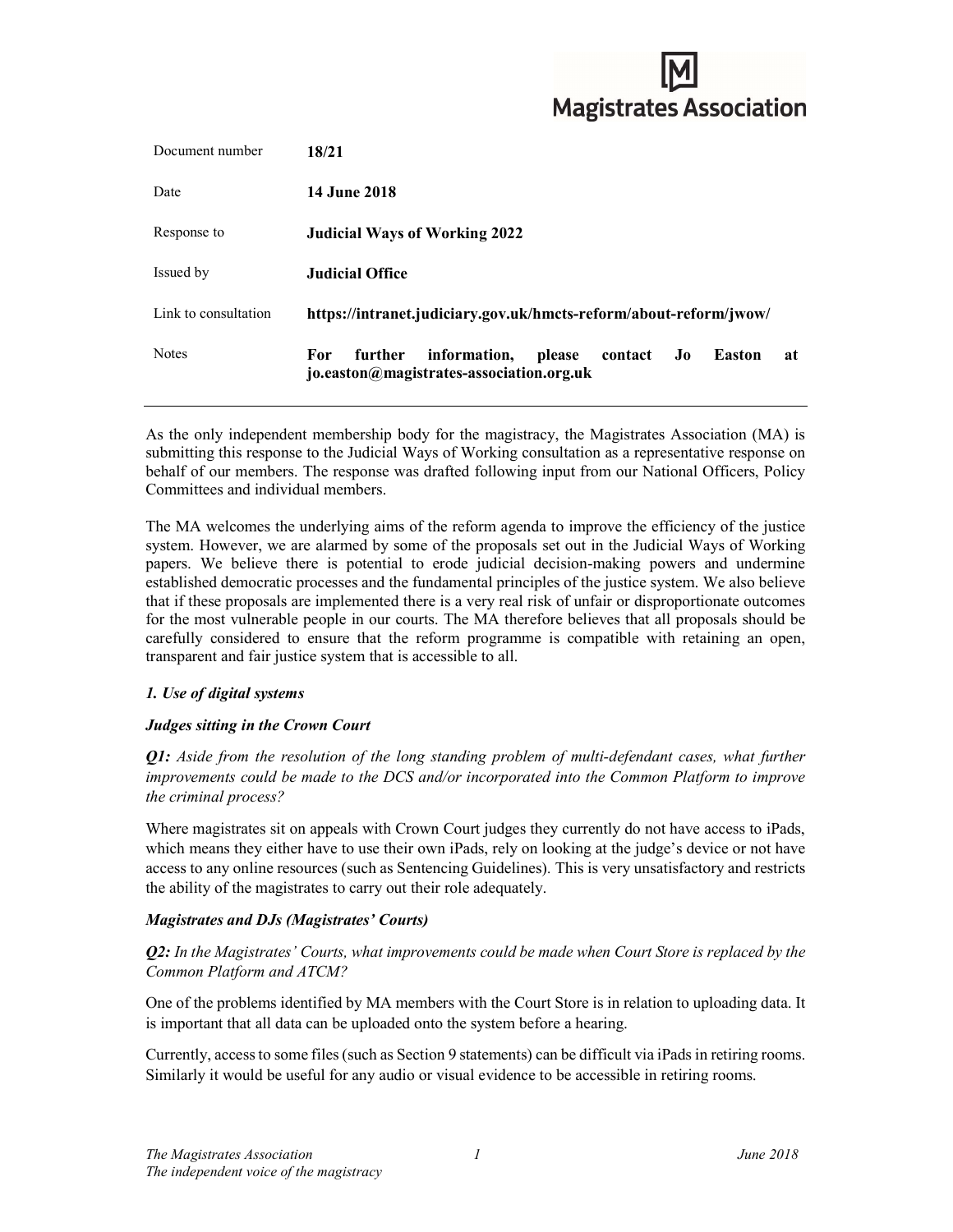A clear and easy to follow indexing system is vital to allow quicker access to relevant documents and the ability to view *all* types of formatted documents.

An intuitive mark-up system for legal advisers is also required. Our members have reported that legal advisers are spending too much time concentrating on marking up files and consequently less time on their primary role of providing legal advice. Anything the system can do to automatically populate sections on a form where there is a legal requirement linked to an offence or court order (e.g. surcharge or collection order) would be positive. Of course, there should always be provision for judicial discretion.

The current system for recording DVLA cases is not efficient, and the ATCM should improve this process.

Overall, it will be hugely beneficial to rely on one system required rather than the existing structure of multiple IT systems (such as Court Store, Digital Mark Up and Libra) being used for different purposes, and having to link up.

However, one of the challenges will be to ensure all agencies or parties are able to access the digital systems: in relation to the judiciary, this should be straightforward. But it may prove difficult to require all police forces to sign up to using the same system, which will mean that different processes may have to be used in different areas. It should also be remembered that there are third sector organisations working with Community Rehabilitation Companies (CRCs) and Youth Offending Teams to provide community options. Ensuring link up between all these varied organisations will be important, while maintaining the necessary security protocols so only those who need to have access to information are able to see it.

The issue of who has access to information is relevant not just for third sector organisations, but for all criminal justice professionals. They should only have access to the parts of a case file that is necessary: one concern with the current situation is that sentencers potentially have access to information about previous convictions through the Court Store, which is inappropriate.

# Resident Judges, Presiding Judges, DJs (Magistrates' Courts) in leadership roles

**Q3:** What information do you need to help you review your workloads, backlogs, and the general performance of your court?

It should be noted that magistrates are also involved in leadership roles (such as Bench Chair and Youth Panel Chair) as well as strategic roles on Judicial Business Groups and Advisory Committees.

It would be helpful for general statistics on backlogs, length of time to resolve a case, and workload to be automatically generated and provided to Judicial Business Groups as well as Advisory Committees, who are responsible for recruitment planning.

# All judicial office holders

Q4: Would you welcome more detailed information about precisely what is planned for the Common Platform? In what form would you like that information? E.g. by way of a presentation, live demonstration, paper, etc.

The MA welcome the benefits to improved communication and efficiency that will hopefully come via the Common Platform. We are aware that this part of the reform programme is a central tenet, vital to many of the other aspects proposed, and were very concerned about the National Audit Office's concerns (set out in their recent report 'Early progress in transforming courts and tribunals', May 2018) about the likelihood of it being completed on target.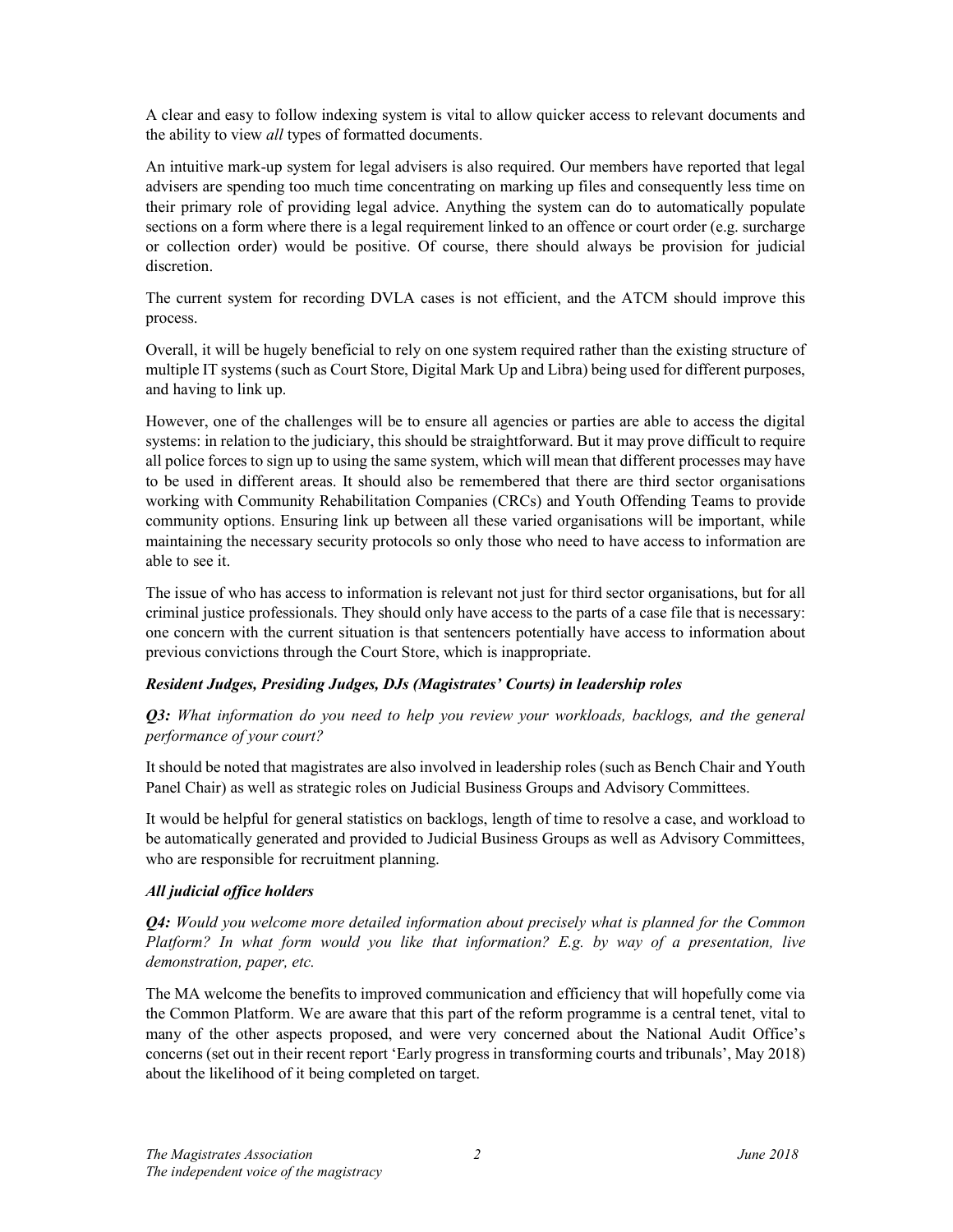More information on what is planned for the Common Platform would be welcome, including detailed information about the timeframe for roll-out of the Common Platform and material setting out what magistrates can expect from the new system.

Live demonstrations of the Common Platform would be useful. Although videos can be an efficient way to ensure all relevant parties have an opportunity to see how new systems work, a focus on face to face learning for such a fundamentally important process would be preferred so that any questions or problems can be dealt with at the time. This will also ensure that everyone is using the system as efficiently as possible.

The information or training must be pertinent to each particular agency or cohort as the Common Platform will cover different processes that will not all be relevant to magistrates.

**Q5:** What method of training in IT would best suit you? The following seem to be the possibilities: written instructions, video instructions, small group training from judges and/or HMCTS –or a mix of all of the above.

The MA suggests mixed method options should be available for those with differing skills and confidence in IT.

Hopefully lessons have been learnt from the lack of structured training given with the introduction of E-Judiciary and court iPads. It should be remembered that magistrates are lay volunteers who may need more assistance upskilling with new systems as they are not dealing with them on a daily basis.

We would suggest that face to face training sessions for small groups should be available for all magistrates. Each participant should have an iPad to use for the session, so they can test out what they are learning. It would also ensure any questions or problems can be dealt with immediately.

Written material and videos should also be available, so individuals can practice or refresh their memory in their own time.

Where training is offered online, to be completed at home, then basic hardware and software requirements need to be articulated clearly.

Helpline numbers which provide support and assistance should be prominently displayed.

# Additional comments about the use of digital systems

We would like to query whether the IT support available to assist members of the judiciary will also respond to queries from other criminal justice agencies such as CPS, defence lawyers etc.

The MA welcome the acknowledgement that paper documents may be necessary in some situations in addition to digital systems. However we would argue hard copies would not only need to be available for sensitive cases but any situations where the parties either cannot or do not want to use digital systems for any reason. The Government's Impact Assessment for Assisted Digital<sup>1</sup> states that people with disabilities are four times more likely to have never used the internet than those without disabilities. Similarly, those over the age of 65 years old are the age group least likely to be adept at using the internet. This means that the elderly and those with disabilities are most likely to not be able to use digital systems, so the most vulnerable are at risk of being disadvantaged by the digital by default approach. The MA would therefore suggest that, if a case involves an individual who cannot use digital systems due to a particular vulnerability, then paper documents would have to be provided to guarantee non-discriminatory practices.

<sup>-</sup><sup>1</sup> https://consult.justice.gov.uk/digital-communications/transforming-our-courts-andtribunals/supporting\_documents/assisteddigitalia.PDF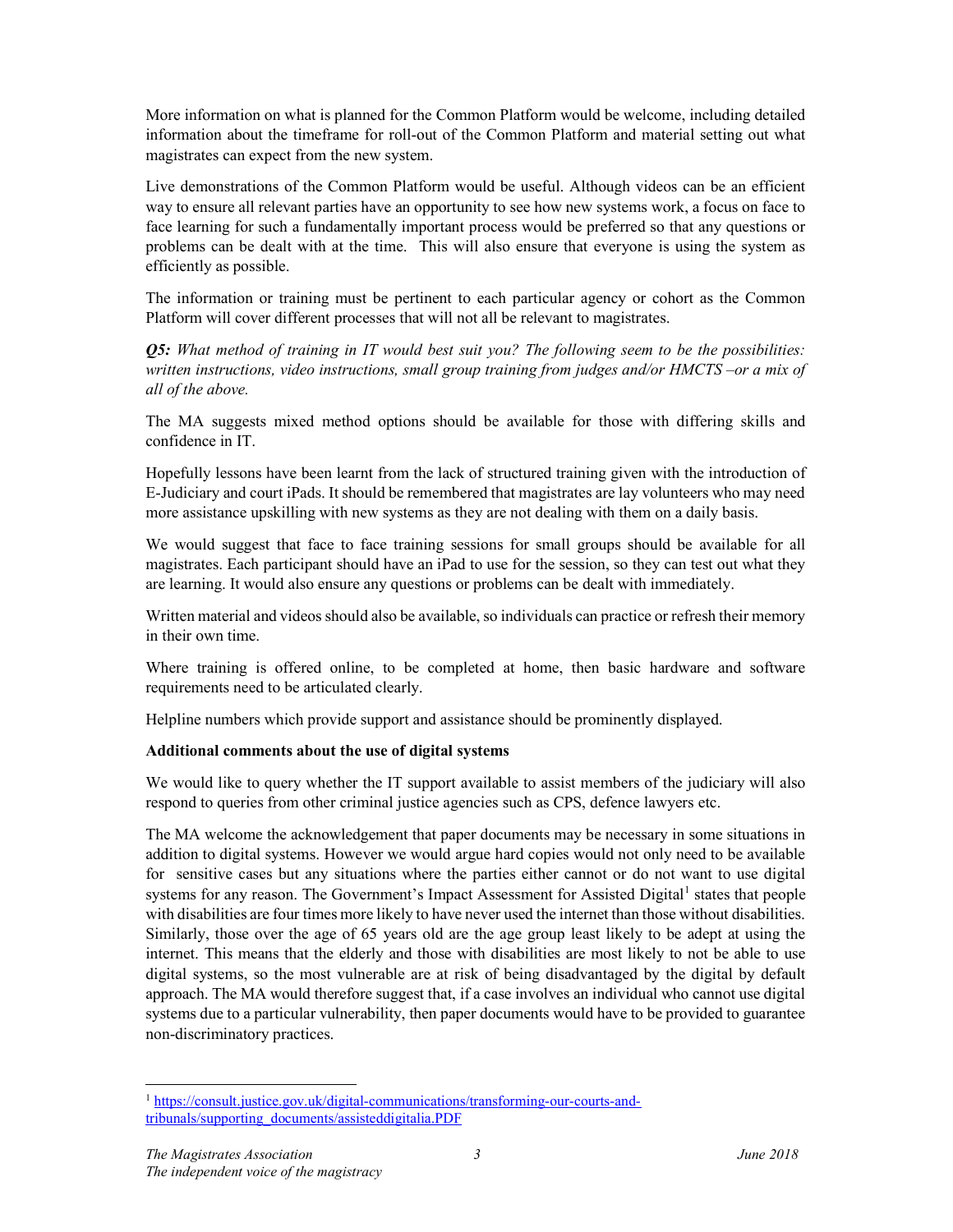The MA is supportive of the opportunities for improved efficiency and outcomes that could come through the use of technology but it should be remembered that according to the Government's own assessment, 18% of the population are 'digitally excluded'<sup>2</sup> and these people cannot or choose not to engage digitally at all. They must not be prevented from accessing the justice system, and therefore alternatives to online processes must be provided.

The MA would also note that according to the same paper, the Government's assessment is that only 30% of the population are digital self-servers, therefore 52% can only use digital systems with assistance.

We would also like to point out that the Government's Impact Assessment identifies that the proportion of people who are comfortable using the internet for sensitive or confidential matters is lower than the 82% who are seen as able to use digital system with only low level support. The example of internet banking shows that across all age groups, the average percentage that use this service is only 56%.

The Government's Digital Efficiency Report indicates that the greatest savings from switching to digital processes only come once the uptake of users is at least 40%.<sup>3</sup> The MA is concerned that for some of the digital processes, this uptake may not be realistic. The report included case studies indicating uptake of different Government services. In relation to those services engaging with individual customers, the average uptake was only 37%: with the lowest uptake of only 15% for using online processes to book HMPS visits.

The Government's own data shows that on average, it can take over eight years before 40% of users are using the digital processes. And there are very good reasons why the process will be a lot slower in respect to the justice system.

For example, uptake can often be increased through rewarding digital users – however, other than possibly offering a speedier process, using digital process to access the justice system cannot include any offers of inducement without undermining the fundamental fairness of the system. In addition, it has been shown that raising awareness and increasing confidence in systems (by making them easy to use and reliable) among users increases uptake of digital approaches. The Government's Impact Assessment paper notes that the aim is for repeat users of a digital system to gain confidence, with a proportion becoming 'self-servers' and no longer relying on Assisted Digital support. However, as highlighted by Susan Acland-Hood at the recent MA Council meeting on 15 May, the challenge for the justice system is that the majority of users are one-time users, so they will not become more confident with digital systems over time.

In addition, successfully managing security risks is key to encouraging uptake for digital services (which is particularly important in relation to anything that uses sensitive or confidential information). This will be a challenge for engagement with the justice system, especially in relation to the family jurisdiction, where the most private issues are discussed.

# 2. Use of technology for hearings

**O6:** What types of hearings and cases could / should not be conducted by fully video hearings (where all parties join via video-link, and no one is in the court)?

We agree that fully video hearings are generally inappropriate for defendants who should have access to a duty solicitor or where parties have identified vulnerabilities. Video hearings are also unlikely to work where interpreters or intermediaries are necessary. For example, simultaneous translations require

-

<sup>2</sup> https://consult.justice.gov.uk/digital-communications/transforming-our-justice-system-assisteddigital/supporting\_documents/consultationpaper.pdf

<sup>3</sup> https://www.gov.uk/government/publications/digital-efficiency-report/digital-efficiency-report#how-long-willshifting-to-digital-take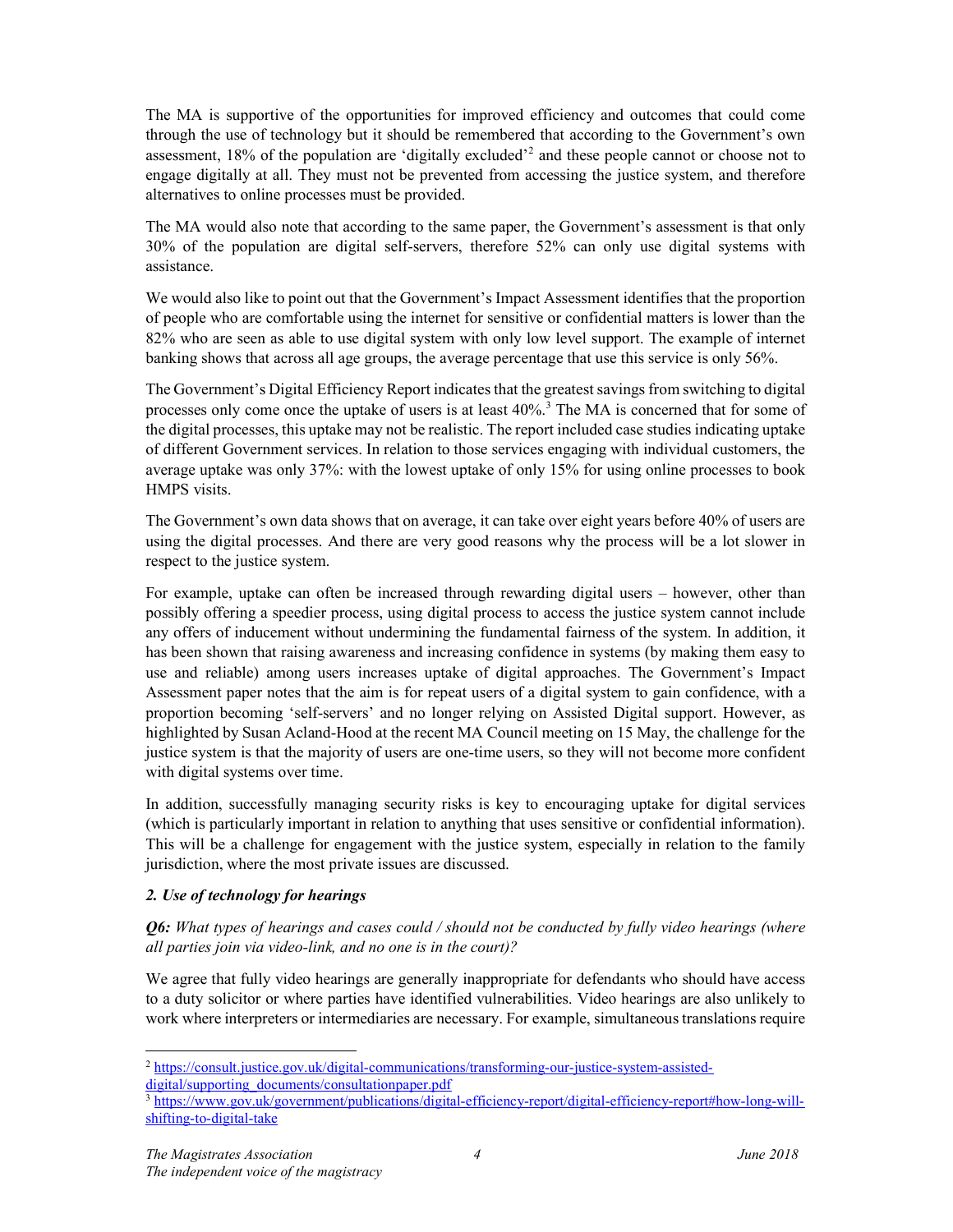the interpreter to be alongside the defendant or otherwise the hearing is lengthened if there is sequential translation.

The MA believe fully video hearings are not appropriate for any hearings dealing with under-18s.

The MA does not believe fully video hearings are appropriate for any hearings that are contested, or where the understanding of parties is key to the legitimacy of the process. This would include any hearings where decisions are being made that have important or long-lasting impacts on parties. So fully video hearings should not be used for any trials or remand or sentencing hearings.

There is a real danger that just outcomes will be affected if fair and effective participation is not assured.

Fully video hearings may be appropriate for summary only, non-imprisonable offences where there is no identifiable victim and the defendant does not have any identified vulnerabilities that would indicate a face to face hearing is required.

Video-link is useful for administrative hearings where legal arguments are being heard, or interim applications being dealt with. It can also make certain case management decisions more efficient.

It is unclear what infrastructure is proposed for fully-video hearings. If the hearings are not to be dealt with in court, alternative space must be found. This space would have to have appropriate facilities for video technology and the MA is aware that existing courtrooms are not necessarily going to be able to accommodate this.

If courtrooms are to be used, then the resource implications involved in equipping all courtrooms with the technology would be considerable. Currently there are insufficient courtrooms with this technology for the current level of usage: moving a case to a courtroom with video-link technology involves delays and therefore a waste of time and money.

The MA would suggest it would be more useful to focus on ensuring all courtrooms have the necessary video-link technology to allow a party to join via video-link where appropriate. However we do not feel it will usually be practical for all parties to join via video-link. Ensuring the process is heard in a courtroom, even where video-link technology is used for a party to participate will ensure the process remains accessible to the public and therefore transparency is achieved.

The MA would also like to raise concerns about the practical problems associated with using video-link technology. Magistrates report difficulties with establishing connections, as well as the fact that sound quality can be poor. Both of these could severely limit the effectiveness of using the technology. It can also be challenging to ensure that the individual accessing the process via video-link can follow who is speaking, and therefore understand the process. It can be very frustrating for the bench where the presiding justice is speaking but is invisible to the defendant using video-link.

It is likely that any fully-video hearings would have the same problems.

The table from the Government's Impact Assessment referenced above shows that across all age groups, only 36% of people use the internet to make calls or web chat. This indicates the percentage of people who might be willing to use video-link technology to give evidence or otherwise engage with legal processes is likely to be low.

# Q7: In what ways can open justice and transparency be achieved for fully video and telephone hearings?

The MA have commented previously on this issue of the importance of the public being able to attend criminal hearings to maintain public confidence in the legitimacy of the criminal justice process. This is particularly pertinent for magistrates' courts, which are central to providing local justice.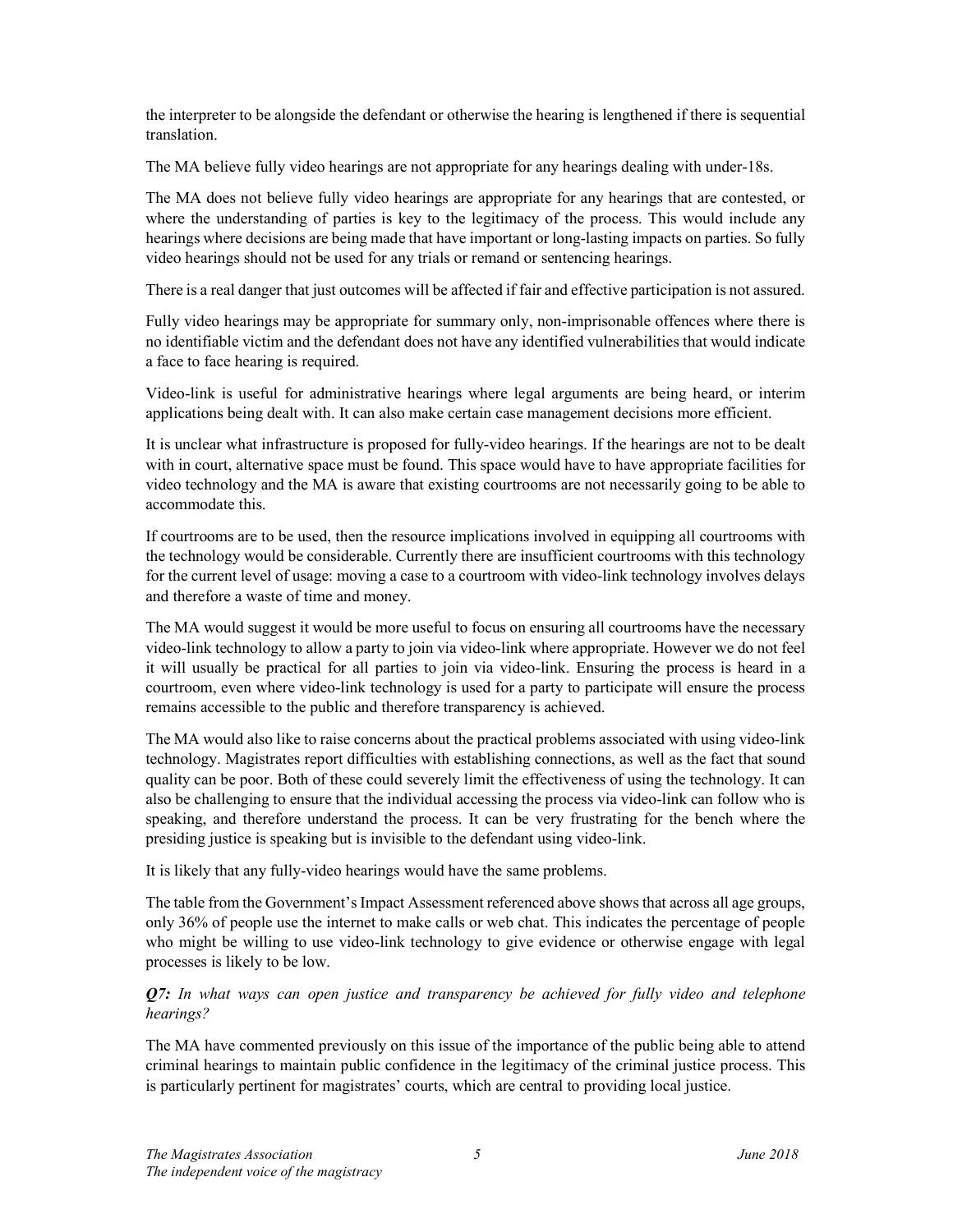It is not clear, however, how it would be possible for fully video/telephone hearings to be transparent and enable open justice as there is no option for the public to see the process. Open and transparent justice is not just about access to an outcome – justice must also be seen to be done.

**Q8:** Where hearings are currently conducted by telephone, would the addition of video technology improve the quality and usefulness of the hearing?

Although magistrates are not commonly involved in hearings conducted by telephone, we can see how the addition of video technology would improve the quality and therefore usefulness of the hearing. This would be particularly important when defendants are party to the hearing.

Video technology can ensure that judiciary can clearly identify all parties to any particular hearing as well as who is speaking at any one time.

Q9: How can we best ensure that for appropriate hearings the seriousness of court proceedings is brought home to those participating by video? How can we ensure the integrity of the hearing is maintained e.g. no off screen coaching?

It is not just the seriousness of the proceedings that needs to be considered: fair and effective participation and perceptions on how fair the process is are also vital. As mentioned above, the MA has concerns about the use of video-linking. We do not feel a video hearing will have the same gravitas as a court hearing at present. Therefore we need to ensure they are used only for appropriate hearings (pretrial and some sentencing, and only minor trials, with non-sensitive issues in dispute).

It may be possible to ensure the integrity of the hearing if only official/authorised video-link suites are used with court or otherwise authorised staff present during the hearing. Otherwise, it would not be possible to be sure there was no off-screen coaching.

Other considerations would also be to make sure that:

- a) There is someone to administer oaths at any video-link suites.
- b) It is possible to ensure any witnesses are kept separate and not reporting back to those still to appear on what has happened in the courtroom.
- c) There is a process to ensure no recording is being made of proceedings.

#### 3. Cases dealt with in ways proportionate to their nature

#### Q10: What advantages or disadvantages are there to a defendant indicating a plea online?

#### Advantages:

Where individuals are currently engaging with the Single Justice Procedure via a written plea, allowing the opportunity to engage online would be beneficial. The opportunity to indicate a plea online may improve the efficiency of the system by allowing a case to be dealt with more speedily. This would ultimately also save money.

Disadvantages:

While the MA recognises the potential benefits of an online plea process for cases currently dealt with via the Single Justice Procedure, it is important that any defendant who does not want to engage digitally is not disadvantaged in any way.

If Online Pleas were to be introduced for all cases, the MA would have the following general concerns:

 There is a risk that defendants will indicate a plea without getting appropriate legal advice, possibly without realising the seriousness of the case.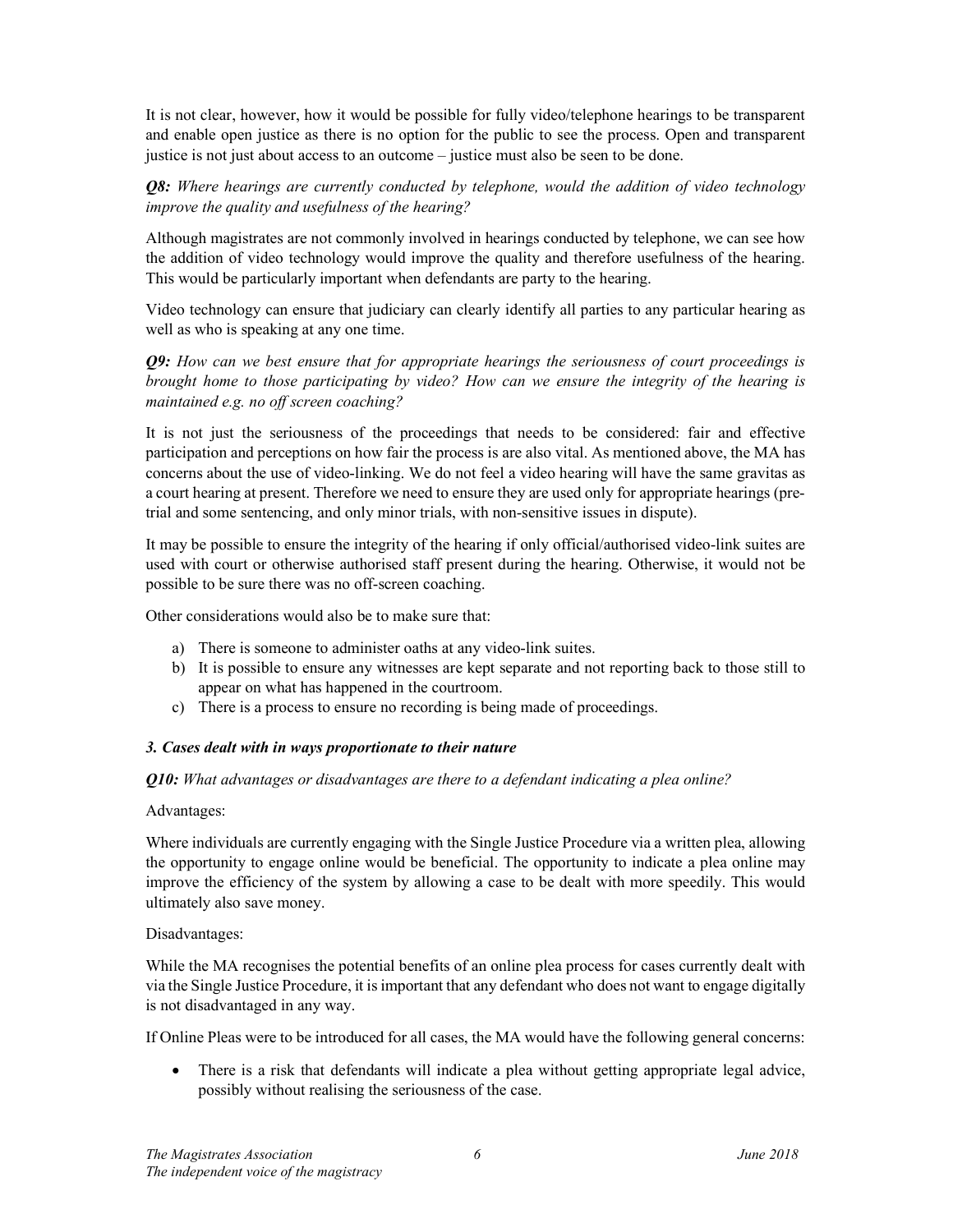- There is a danger that defendants misunderstanding the process or the consequences of indicating a plea online could increase the likelihood that they will change their plea at later stage, which would create delays.
- An even more concerning outcome may be ill-considered pleas where an individual does not, for example, appreciate that they have a statutory defence or fails to understand the process. This would result in incorrect outcomes, where a defendant is found guilty of an offence of which they are innocent.
- The MA is concerned that the online plea process will mean a lack of opportunity to identify whether a defendant has any vulnerabilities. For example the Liaison and Diversion (L&D) scheme is embedded in police stations and courts but if people engage with the process digitally, there will be no opportunity to identify vulnerabilities or divert appropriately. The MA also believes that there may be certain vulnerabilities that impact on an individual's ability to comprehend the process which mean it is inappropriate for them to indicate a plea online.
- Where a plea is currently taken in person by a court, there is the opportunity to ensure they understand the law (for example relating to equivocal guilty pleas) as well as making sure they understand the consequences of a guilty plea if equivocal.
- Similarly, a not guilty plea could be entered in the mistaken belief that an individual has a defence, when it should actually be seen as mitigation rather than a defence. Again, this could result in delays further down the process with more ineffective or cracked trials as well as the potentially unfair loss of credit for an early guilty plea.
- Online pleas may result in defendants having to be contacted to clarify issues, which may cause delays.
- It is unclear how bail decisions would be dealt with if online pleas were rolled out. There are limitations to police bail: not just because there are situations where an individual has to be remanded but also because the court will have access to all the necessary information (for example whether the defendant is already wanted on a warrant, has breached bail, or is subject to a community order).
- Again, there are concerns about an online process not being transparent, which is in direct opposition to the principle that justice should be seen to be done.
- An online plea process would restrict the opportunities for effective case management to be done, which will risk more ineffective or cracked trials.
- There is a danger that defendants who are unable to engage with online processes will be disadvantaged.

# $Q11$ : What are the issues to be considered regarding the proposals that someone may not come to court until their trial (if they indicate a not guilty plea online and any hearings are fully video)?

The MA would like to see the following issues considered:

- Lack of opportunity to identify vulnerabilities. For example, the L&D scheme is embedded in police stations and courts but if people engage digitally there will be no opportunity to identify vulnerabilities or divert appropriately.
- There may be more pressure on court time in relation to case management, as well as pulling together appropriate information on a defendant.
- Appearing only for trial or sentence could mean that the defendant does not realise the seriousness of the issues and could increase no-shows.
- The trial booking process may not have fully considered the issues. For example, numerous witnesses could attend, thinking their evidence was necessary or admissible (when the court may direct otherwise). Inappropriate lengths of trial may be directed. Defendants may plead guilty once they attend and the law is explained to them (causing all the consequent upset to witnesses and waste of court time).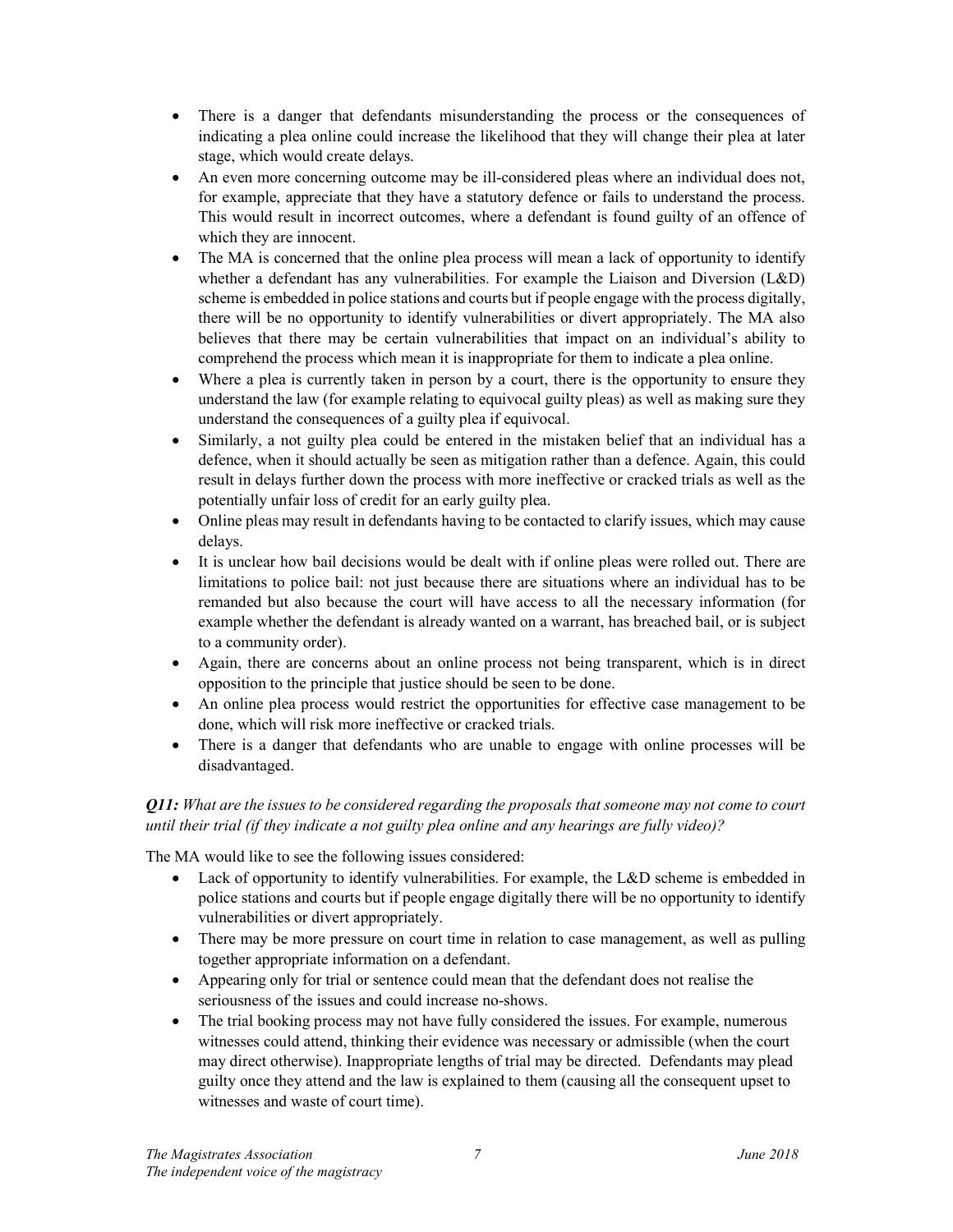- There is a danger that the lack of robust case management will reduce efficiency of trial courts (causing wasted court time and distress to witnesses awaiting outcomes of cases). There has been a recent focus on robust case management at first hearings to ensure more efficient running of the court process and it would be unfortunate if the improvements that have been gained through this focus is now lost. The MA is concerned that the proposed changes will increase the risk of more cracked trials.
- It may mean more defendants appear for their first appearance without seeking appropriate legal advice, which may result in late changes of plea as well as defendants losing the benefit of pleading guilty at an early stage.

# Q12: What access to legal advisers would give magistrates sufficient confidence in hearing SJP cases? What opportunities or risks are there from changing the ratio and location of legal advisers?

The MA is aware of the proposed opportunities for increasing efficiency through use of SJP and support its use for certain offices such as non-payment of TV licence or rail fare infringements. However, we do not believe that the SJP would be appropriate for all summary only offences which are nonimprisonable. It is also important that all SJP cases are scrutinised carefully to ensure full court hearings or further engagement with a defendant is not necessary.

Although the MA would prefer for there to be a one to one ratio in relation to magistrates to legal advisers, it is appreciated that it may be more efficient to have a higher ratio of three magistrates to one legal adviser. The MA is concerned about the legal adviser not being co-located with the magistrates – if video-link technology was to be relied on, we do not feel it is currently secure or robust enough to ensure the process would not be disrupted. It is also possible that if magistrates have to contact legal advisers digitally it could slow the process down and even possibly risk magistrates not getting input appropriately. It must be remembered that there are likely to be legal issues to be resolved with these cases, including due diligence defences, special reasons, endorsements on same occasion, as well as ensuring the appropriate process is followed before disqualifications.

Magistrates have raised concerns about the software to be used in dealing with SJP cases digitally. It is important that comprehensive training is given to magistrates, as well as appraisals carried out to ensure competency to deal with these cases. Although the MA acknowledges the aim for all magistrates to deal with these cases rather than have ticketed individuals, this will require robust IT training and we would suggest that a mentoring system could ensure all magistrates are given the necessary support to be able to be confident and competent. Another suggestion is to have two or three magistrates sitting together (although dealing with the cases singly) when dealing with SJP cases, so that they can support each other.

#### Additional thoughts on 'Cases dealt with in ways proportionate to their nature'

The MA disagrees with the following proposals:

- That all remand hearings take place via fully video: the MA believes that this should remain a judicial decision on a case by case basis. We would also note that currently the quality of the technology is not sufficient to deal with the majority of remand hearings.
- Online conviction process: the MA disagrees with this proposal.
- Case management taking place outside the courtroom (online or fully video hearing) until full transparency/open justice is assured. Robust case management at an early stage is key to ensuring speedy, fair and effective processes. Moving to online or fully video risks issues not being identified at an early stage which will result in delays later on in the process.

#### 4. Use of simple, accessible procedure rules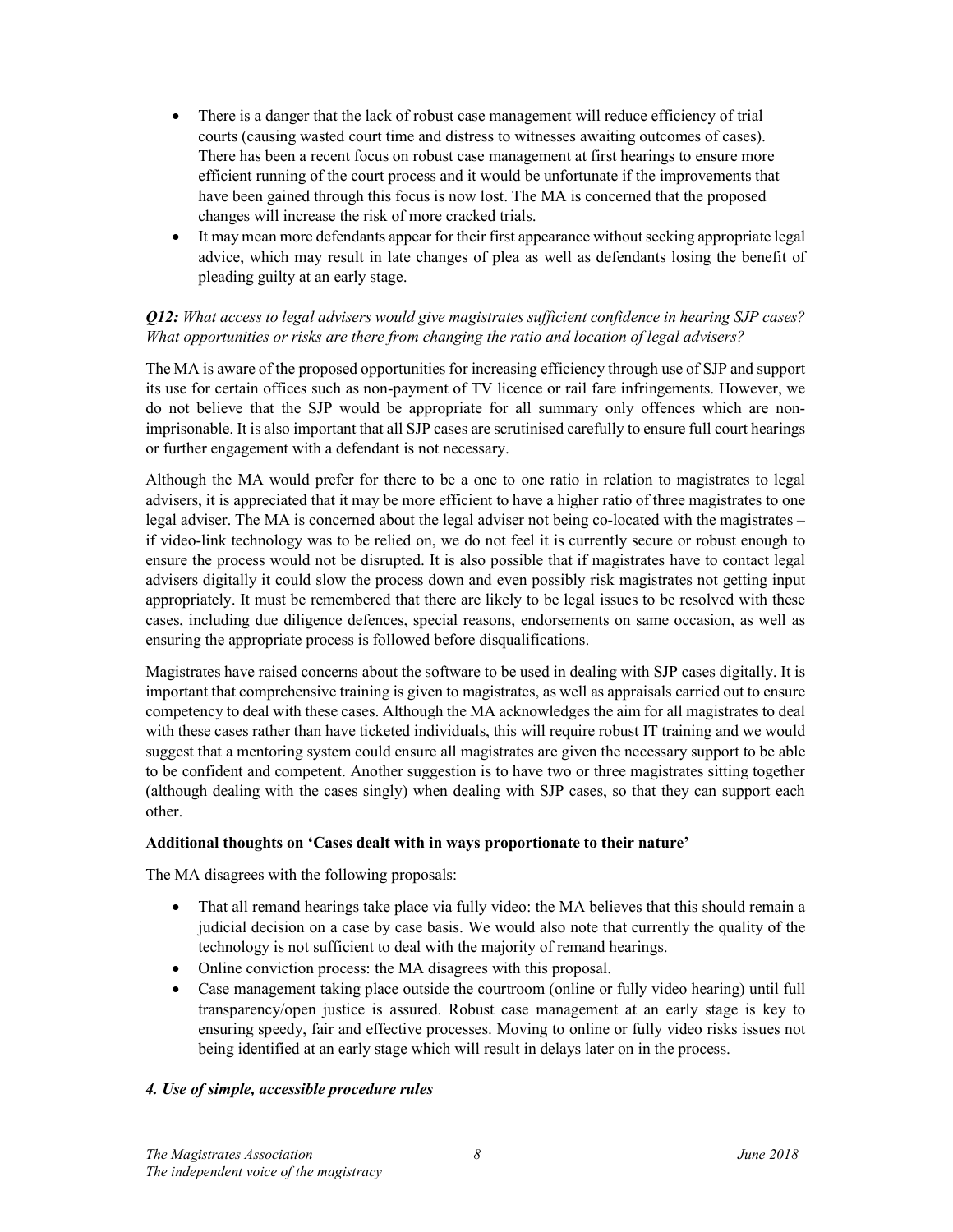## **O13:** What safeguards need to be in place for an unrepresented defendant indicating a plea online?

The MA has concerns about the online plea process – it is important it is implemented slowly and carefully and evaluated before full roll-out.

There is a danger that if defendants do not take advice or carefully think about their decision before indicating a plea online, that it will lead to pressure on the system further down the process with people changing their plea.

It is also important that defendants are able to engage either via papers or in person if they do not wish to indicate a plea online. This should not disadvantage defendants in any way.

If the online plea is taken forward, the very least protections that should be put in place are:

- A cooling off period before you can indicate a plea so that individuals must consider their decision before confirming an indication of plea.
- A recommendation that legal advice should be sought before indicating a plea: a defendant should have exactly the same access to legal advice as if they were in court. Before an indication of plea is accepted, a defendant should confirm whether they have had access to such advice. Access could include a free service to speak to a solicitor either online or via the telephone.
- The online plea process should not be available to any defendant who has a legal right to a duty solicitor. When indicating a plea in a court hearing, the legal adviser or bench can suggest the defendant should seek legal advice to understand the implications of any plea. An online plea would mean the opportunity for this engagement would be lost.
- Any online process should have very clear warnings about the impact of a guilty plea, including the fact it will result in a criminal record and may jeopardise future employment opportunities.
- Measures to ensure security for people using hand held devices or public computers/Wi-Fi.
- Ensuring fairness of process and outcome for those not indicating plea online but using traditional paper channels so that they are not disadvantaged at all.
- It is important that defendants who have vulnerabilities that would make the online process inappropriate are identified. Currently the L&D scheme ensures that individuals are assessed when interacting with the police. It is not clear how this will be replicated via an online process: unless the defendant is asked to confirm they have been assessed as appropriate to use the online process.

#### Additional comments in relation to the use of simple, accessible procedure rules

In the JWOW Family document, the need to ensure Rules are available in Welsh is included. This should be as relevant for Crime.

#### 5. Authorisation to perform routine judicial functions

**O14:** In the Magistrates' Courts, what is your view on the following tasks being undertaken by legal advisers?

• Allocation of either-way cases to the Crown Court or the Magistrates' Courts (both parties should continue to have the ability to make representations about the venue, as now)

This is a vital function that should be carried out by a judicial office holder in a public hearing. These are important decisions with implications for the right to jury trial and which requires the court to evaluate the prosecution case and defence representations in order to form a view of the likely sentence if convicted, as well as the complexity of the case. The impact of the decision can be significant and as sentencing is solely in the remit of the judiciary it is inappropriate that a legal adviser undertakes this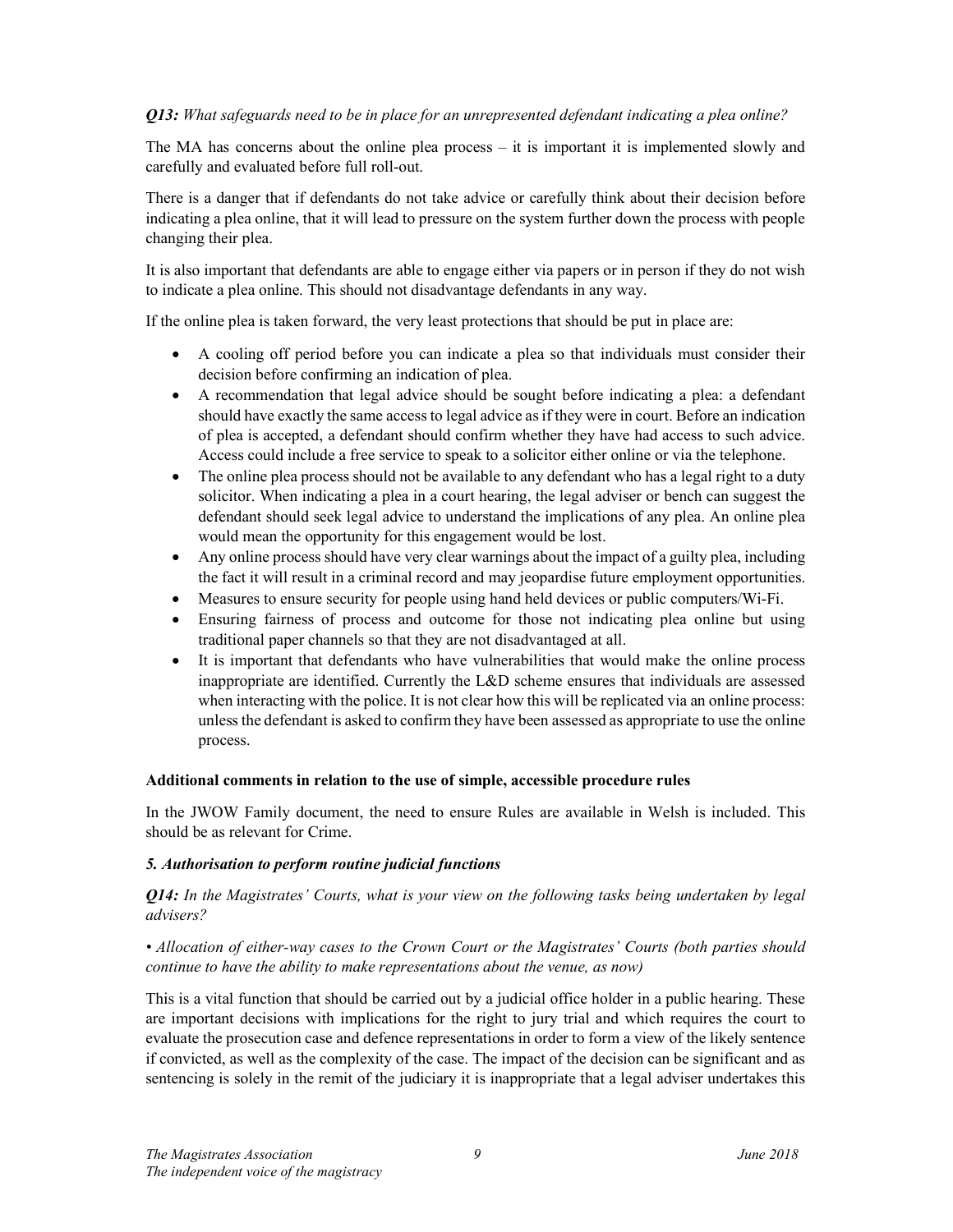function. The likelihood that issues relating to case management will need to be addressed should also be considered.

# • Ground rules hearings

Particularly where these are carried out in Youth Court, they are an important judicial function.

## • Live-links directions

Decisions about whether live-link is appropriate should remain a decision carried out by judicial office holders, although administrative details about setting the live link up are better placed outside of court.

# • Applications for all types of measure to assist a witness in a case

Decisions about all forms of special measures are vital judicial functions linked to case management as well as ensuring a fair process.

# • Determining applications under s8 CPIA 1996, for disclosure of unused material

Legal advisers might be well-placed to deal with some of these applications but given the current concerns around disclosure, the MA suggests it is appropriate to wait until the Attorney General's current review of disclosure procedures and the Justice Select Committee's current inquiry on disclosure have concluded before making any changes as to who is carrying out decisions.

It should be noted that it is not always possible to deal with these applications on the basis of papers alone. There are frequently long arguments regarding CCTV or lists of witnesses who may or may not have seen the incident. Ensuring the defence has access to appropriate evidence in a timely manner is a vital part of ensuring our justice system respects the rights of a defendant. Early disclosure can also ensure cases are dealt with appropriately, including where evidence proves the innocence of a defendant.

# • Amendment of suspended sentence order by reason of change of address (CJA 2003, sched12, para 14)

Amendment to criminal sentences are a judicial function: the MA suggests, however, that a single justice could deal with changes relating to administrative issues such as change of address.

**O15:** In the Crown Court, what tasks or box work could case officers be authorised to do without legal qualifications?

n/a

Q16: Is there a potential role, and if so what, for a legally qualified case officer providing direct support to Resident Judges in a court or a group of courts?

n/a

# Additional comment on Authorisation to perform routine judicial functions

In the JWOW Family document, reference is made to the fact that case officers exercising judicial functions should be co-located with the judiciary. This should also be the case in the criminal courts as it is not clear how judicial oversight of delegated tasks can be assured without being co-located.

# 6. A modern estate, properly staffed

**Q17:** What are the advantages or disadvantages of having court buildings and courtrooms/hearing rooms that are used by a combination of jurisdictions?

Advantages: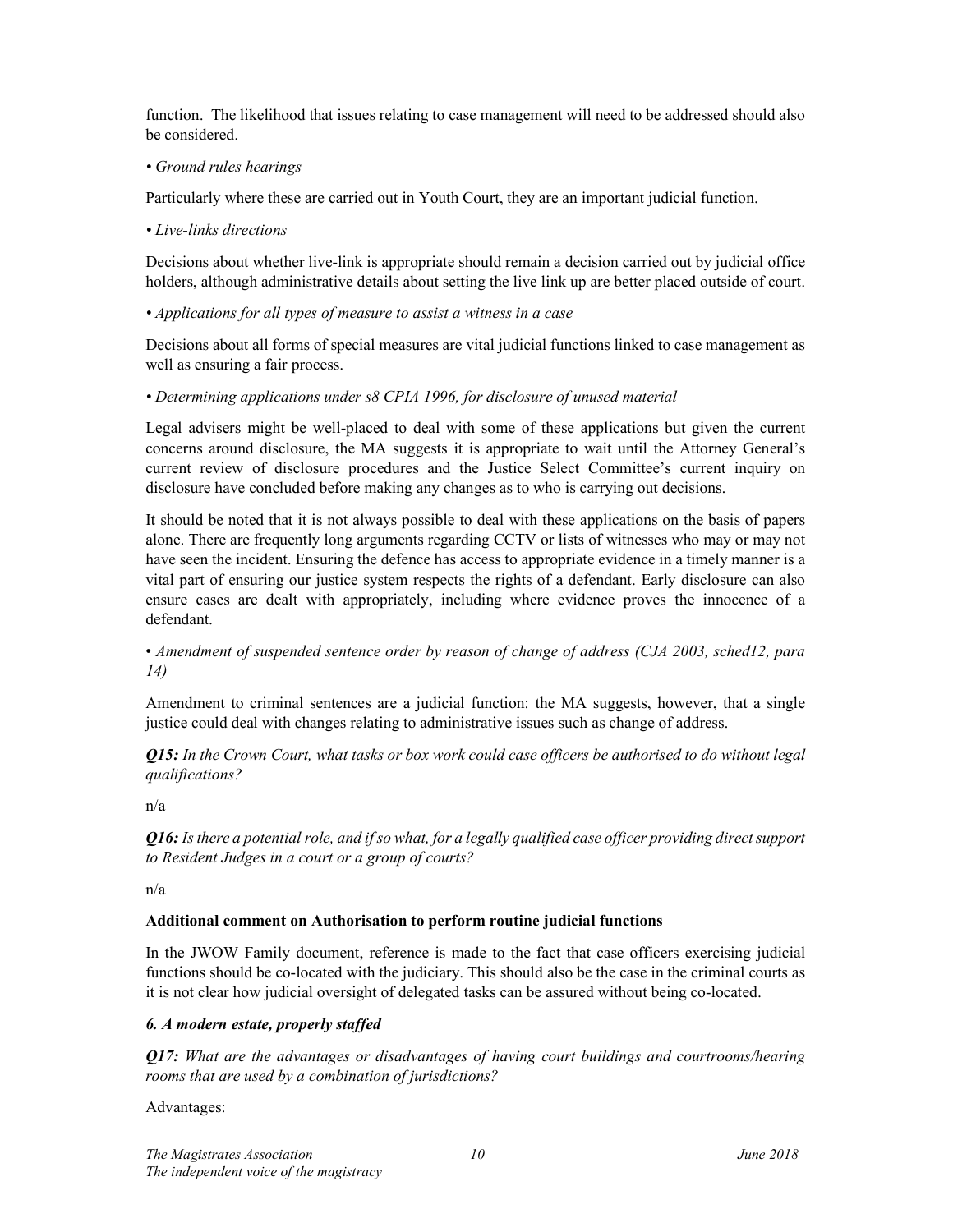- Ensuring full utilisation of existing court buildings;
- Increased flexibility in utilisation of judges and magistrates;
- Ensuring special measures are available for different hearing and jurisdictions, for example making sure there are separate waiting areas and entrances for vulnerable parties;
- Opportunities to share facilities and resources which ensures efficient use of resources.

## Disadvantages:

- Erosion of local justice if local magistrates' courts are closed, there is a very real risk that the justice system will be seen as remote and therefore public confidence and trust could be lost;
- It should be remembered that courts are not just used for hearings, but also places of work for staff, as well as spaces used for learning and coming together of the judiciary. Full utilisation must ensure sufficient capacity for these important roles;
- Increased travel times for all parties as well as reduced accessibility;
- There is potential for confusion around listing conflicts;
- It may be inappropriate for certain hearings dealt with by other jurisdictions (such as family or coronial cases) to be heard in a criminal court. Where a more inquisitorial approach is taken, different settings are beneficial.

## Additional comments on 'A modern estate, properly staffed'

- In relation to communication and exchange of information between courts and Customer Telephone Service Centres (CTSCs), security of information sharing is vitally important and should be embedded in any IT structures put in place.
- In relation to use of alternative locations ('pop-up courts'), it would be useful to have clearly set out guidance covering the agreed minimum standards and what criteria should be used in making any decisions about the appropriateness and necessity of using alternative locations.
- The MA is very concerned about proposals to further reduce the court estate, as well as a very significant reduction in staff. Centralisation risks losing local justice and justice becoming remote from all parties as well as the public – which can only damage public trust and confidence in the system.

# Additional Points:

- 1. Common Platform as a single integrated system:
	- It is important that the systems used by police and other agencies such as CRCs are able to integrate with Common Platform. Yet currently there a numerous police systems and some police forces have made it clear that they want to retain their own systems;
	- The MA is concerned about how permissions for access to 'relevant' materials will be dealt with and whether there will be appropriate restrictions on different access in place. For example, will the judiciary have access to any cases on Common Platform if they have the URN? Or will it be on a needs basis so that only people directly working on a case can have access? In order to guarantee proportionality, only those agencies that need to access data should have permission to access specific cases. For example, only the CRC responsible for managing an offender needs to be able to access their case file.
	- It is important that a clear distinction is made between case progression and case management: the latter being a judicial responsibility that should not be devolved to legal advisers.
- 2. Allocation: the MA would note that the plea and trial preparation hearing (PTPH) for cases where the defendant is charged with an offence that is triable only on indictment is a fundamental part of the process where there is a clear benefit from early engagement relating to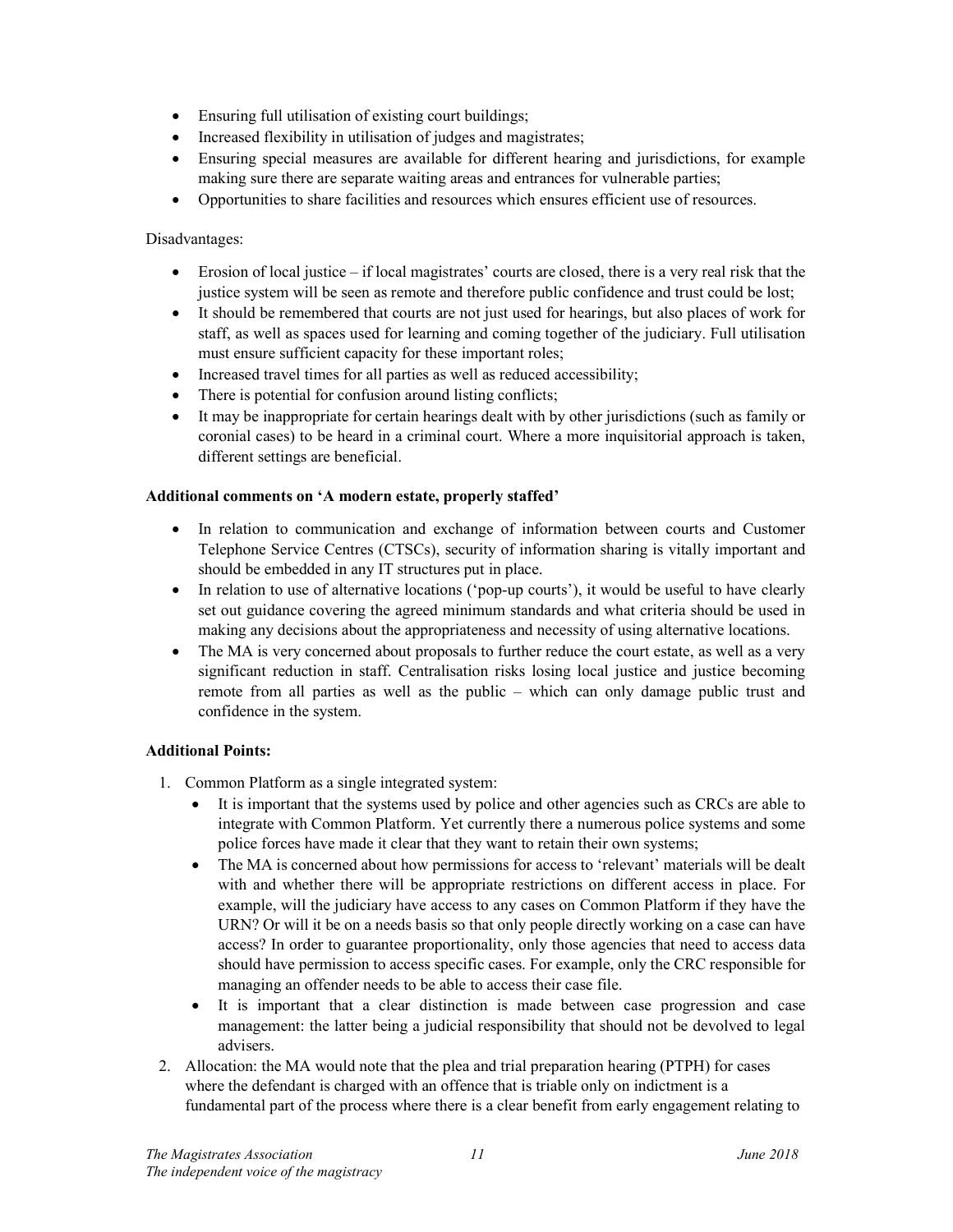case progression. It should be ensured that if these cases are to go straight to Crown Court for the PTPH, these hearings are not delayed, as this will reduce the efficiency of the process. It may require Crown Court to sit on Saturdays and Bank Holidays to ensure appearances within the statutory time limits. These hearings are also vitally important as they require a judicial decision to be made on bail or remand.

3. Court buildings: it would be good to see reference to ensuring accessibility for courts under the new Courts and Tribunals Design Guide. Accessibility includes ensuring access for people with disabilities as well as wider issues around location and the impact on access to parking or public transport.

## Six ways of working:

- 1. The MA supports the commitment that 'there will be no compromise to the principles of transparency, access to justice and open justice' but it is unclear how this will be guaranteed. Projects should not move forward before there are detailed plans on how this will be achieved as IT processes may have to be embedded within certain structures from the start.
- 2. The MA would encourage more detailed information about what 'assisted digital' means in practice. This should not just cover how to support people to engage digitally but also ensure people who cannot engage digitally are able to use alternatives including hard copy. Again, assisted digital is already in place and being used for certain Civil process, and the MA support the recommendation from the JUSTICE report "Preventing Digital Exclusion from Online Justice" that detailed evaluation should be carried out. It is vitally important that any groups not engaging or supported via assisted digital are understood before online processes are introduced. The MA believe that face to face should be available locally to support people in accessing digital systems.
- 1. Procedure rules for online processes: it would be useful to have clear, accessible rules but it is also important that there is consistency between people accessing the system digitally and those that engage in person or via hard copy. Online processes should not result in any advantage over other ways of engaging.

# Business Case for Reform:

- The MA is concerned about the proposed reduction in staff and the court estate.
- Further reductions in resources will have negative impact on the efficiency of the justice system.
- Access to justice should be the primary aim, rather than increased savings.

#### The Legislation:

- Impact of abolishing Local Justice Areas: it is not clear what the impact will be on magistrates and where they sit regularly. Presumably the system will allow magistrates to indicate courts they are willing to attend? There should be a clear, agreed plan to replace LJAs before legislation is brought forward to replace them.
- The MA is concerned with some of the suggestions re delegating judicial decisions, especially case management decisions.
- It is unclear how open justice will be ensured for fully video and audio hearings.

#### Programmes Summary

• The MA is concerned with proposals that most summary non-imprisonable offences with no identifiable victim will dealt with be via the SJP. It is unclear how any vulnerabilities of defendants that might impact on outcomes will be identified. We also query how victims will